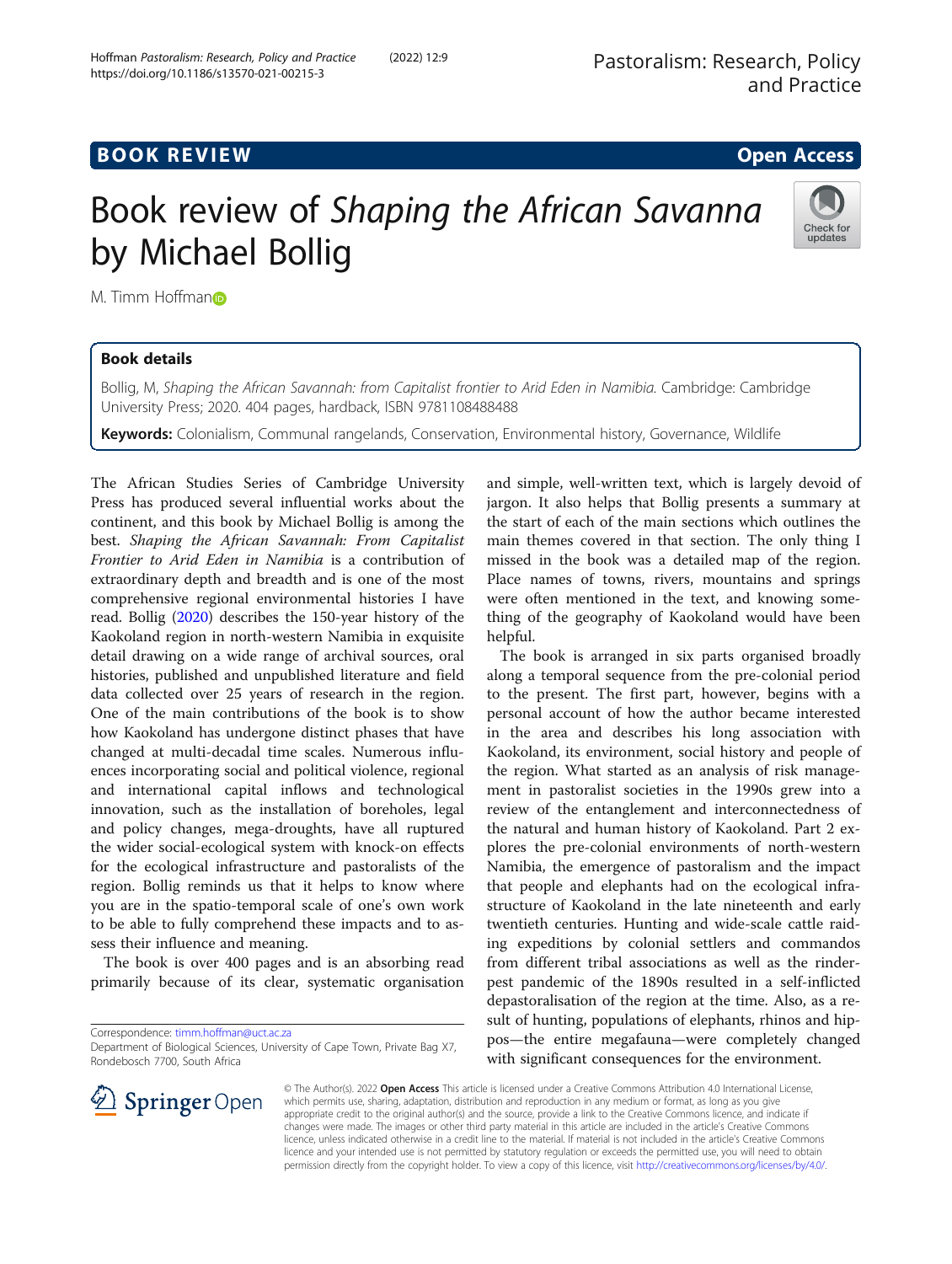Part 3 focuses on the repastoralisation of the region in the first half of the twentieth century and highlights the impact that colonialism had on pastoralism through the politics of encapsulation and the control of mobility. Laws enacted by the South African government, who administered the region, controlled all aspects of pastoralism including where people settled, where they could move and how they managed the landscape. For example, local people were not allowed to hunt wildlife and were even prevented from setting fires to rejuvenate rangelands. They were also not allowed to utilise the Kunene River, even during droughts. Internal migrations within Kaokoland were discouraged, and trade with their Angolan neighbours was strictly prohibited, ostensibly to control the spread of diseases such as contagious bovine pleuropneumonia. Despite these severe restrictions, and the territorialisation of the pastoral system, cattle numbers increased significantly with a concomitant shift in vegetation cover from perennial to annual grasses under conditions of increased grazing pressure.

Part 4 documents the changes that occurred during the period between the 1950s and 1980s and outlines the impact that the extensive provision of boreholes had on both pastoralism and vegetation structure. It also addresses the role that the war, waged by the South African Defence Force on Namibians, had on the environment, on wildlife and on the people of the region. Wildlife, for example, was nearly hunted out in Kaokoland in the 1960s and 1970s while the war severely disrupted the social relations within families and wider society across the region. The resistance offered by traditional authorities and by pastoralists to the control that the state had on resources as well as their objections to other agricultural interventions, such as the animal breeding schemes, is described in detail. Local people wanted more land and the freedom to exercise their own authority over the region's resources. Despite these objections, the provision of boreholes, which Bollig describes as nothing short of a hydrological revolution, significantly changed the patterns of pastoral mobility and led to an intensification of herding in which cattle numbers rose fourfold in just two decades. The ensuing transformation of the landscape, and the almost complete breakdown of the pastoral system in the 1980 drought, however, worried conservationists who, through a series of detailed reports, outlined the role that conservation could play in the wider ecology and economy of the region.

This becomes the focus for part 5 where the emergence of the 'New Commons', the conservancies, established by the Namibian government with significant international support, is outlined. This section provides one of the most comprehensive evaluations of the conservancy movement in northern Namibia that I have

read. It draws on a wide range of published and unpublished sources as well as personal research undertaken in the region to evaluate the role that this initiative has had on the social-ecological environment of Kaokoland. Bollig shows how young people, including younger women, rather than older men, who represent the traditional authorities, have benefitted from the establishment of conservancies across Kaokoland. He completed the book towards the end of 2019, and it would be interesting to read a more recent analysis from him of the impact that the COVID-19 pandemic has had on the conservancies and the communities they supported.

In the final section, part 6, Bollig contextualises his analysis and theorises about how pastoral systems change over space and time. He generalises his findings from Kaokoland and shows how key developments are embedded within a global and regional capitalist system and how the distribution of both internal and external power structures has shaped what has happened to the social-ecological environment. He discusses his results in terms of the adaptive cycle of resilience theory constituted by the four distinct phases of exploitation, conservation, release and reorganisation. He points to the increasing complexity of the social-ecological dynamics in Kaokoland over the 150 year period covered by the book and how it is the ecological infrastructure itself which provides some measure of resilience to the system. He also looks to the future and evaluates some of the different scenarios that have been proposed for Kaokoland and for the country within Namibia's Vision 2030.

This book is special for several reasons but primarily because of the impressive level of detail contained in each of the chapters. Bollig has provided exhaustive summaries of the archival sources and has systematically covered a wide range of relevant themes in each of the main disciplines. He appears as comfortable with a discussion of rangeland ecology and the quality of perennial and annual grasses as with the role of government grants on household incomes and regional economies or with the influence of international capital on the conservancy model. The ease with which the analysis straddles the disciplines is notable as is its coverage of the issues from multiple points of view. For example, Bollig points to the violence of colonialism and of the South African occupation and the impact they both had on the lives of Herero and Himba pastoralists but also acknowledges the influence of different developments, role players and institutions when appropriate. The most important contribution is to show how natural history and human history are intertwined and how together they have impacted on the lives of pastoralists living in north-western Namibia. I wish I had a book like this in my library 30 years ago. Future environmental historians are fortunate to have this template to work from and to use as a standard against which to evaluate the quality of their own contributions.